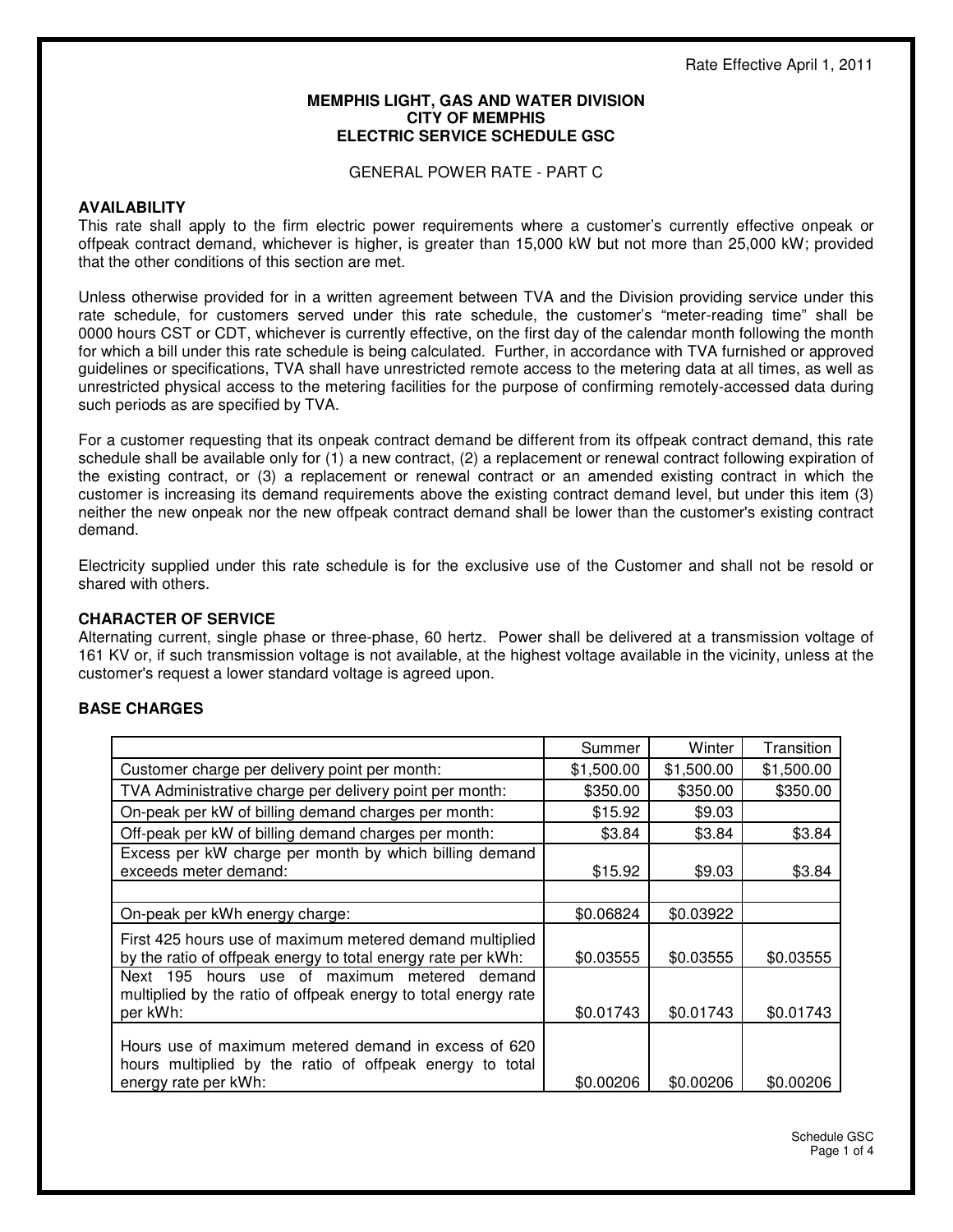### **TENNESSEE VALLEY AUTHORITY FUEL COST AND PURCHASED POWER ADJUSTMENT RIDER**

The above rates are subject to adjustment under the provisions of the Tennessee Valley Authority Fuel Cost and Purchased Power Adjustment Rider.

### **ADJUSTMENT**

The base demand and energy charges shall be increased or decreased in accordance with the current Adjustment Addendum published by TVA. (In addition, such charges shall be increased or decreased to correspond to increases or decreases determined by TVA in the value of the hydro generation benefit allocated to residential customers.)

### **DETERMINATION OF SEASONAL PERIODS**

Summer Period shall mean the June, July, August, and September billing months. Winter Period shall mean the December, January, February, and March billing months. Transition Period shall mean the April, May, October, and November billing months.

### **DETERMINATION OF ONPEAK AND OFFPEAK HOURS**

Except for Saturdays and Sundays and the weekdays that are observed as Federal holidays for New Year's Day, Memorial Day, Independence Day, Labor Day, Thanksgiving Day, and Christmas Day, onpeak hours for each day shall be from 1 p.m. to 7 p.m. during the Summer Period and from 4 a.m. to 10 a.m. during the Winter Period. For the Summer Period and the Winter Period, all other hours of each day that are not otherwise defined as onpeak hours and all hours of such excepted days shall be offpeak hours. For the Transition Period, all hours shall be offpeak hours. Such times shall be Central Standard Time or Central Daylight Time, whichever is then in effect. Said onpeak and offpeak hours are subject to change by TVA. In the event TVA determines that such changed onpeak and offpeak hours are appropriate, it shall so notify Division at least 12 months prior to the effective date of such changed hours, and Division shall promptly notify customer.

## **DETERMINATION OF ONPEAK AND OFFPEAK DEMANDS, MAXIMUM METERED DEMAND, AND ENERGY AMOUNTS**

The onpeak and offpeak kWh for any month shall be the energy amounts taken during the respective hours of the month designated under this rate schedule as onpeak and offpeak hours; provided, however, that notwithstanding the metered energy amount, the offpeak energy for any month shall in no case be less than the product of (1) the offpeak billing demand as calculated in the last sentence of the paragraph below and (2) 110 hours (reflecting a 15 percent load factor applied to the average number of hours in a month).

Distributor shall meter the onpeak and offpeak demands in kW of all customers taking service under this rate schedule. The onpeak metered demand and offpeak metered demand for any month shall be determined separately for the respective hours of the month designated under this rate schedule as onpeak and offpeak hours and in each case shall be the highest average during any 30-consecutive-minute period beginning or ending on a clock hour of the month of the load metered in kW, and, except as provided below in this section, such amounts shall be used as the onpeak and offpeak billing demands. The maximum metered demand for any month shall be the higher of (1) the highest onpeak metered demand in the month or (2) the highest offpeak metered demand in the month. The onpeak billing demand shall in no case be less than the sum of (1) 30 percent of the first 5,000 kW, (2) 40 percent of the next 20,000 kW, and (3) 50 percent of any kW in excess of 25,000 kW of the higher of the currently effective onpeak contract demand or the highest onpeak billing demand established during the preceding 12 months. The offpeak billing demand shall in no case be less than the sum of (1) 30 percent of the first 5,000 kW, (2) 40 percent of the next 20,000 kW, and (3) 50 percent of any kW in excess of 25,000 kW of the higher of the currently effective offpeak contract demand or the highest offpeak billing demand established during the preceding 12 months.

### **FACILITIES RENTAL CHARGE**

There shall be no facilities rental charge under this rate schedule for delivery at bulk transmission voltage levels of 161 kV or higher.

For delivery at less than 161 kV, there shall be added to the customer's bill a facilities rental charge. This charge shall be \$.38 per kW per month except for delivery at voltages below 46 kV, in which case the charge shall be \$.97 per kW per month for the first 10,000 kW and \$.76 per kW per month for the excess over 10,000 kW. Such charge shall be applied to the highest of (1) the highest onpeak or offpeak billing demand established during the latest 12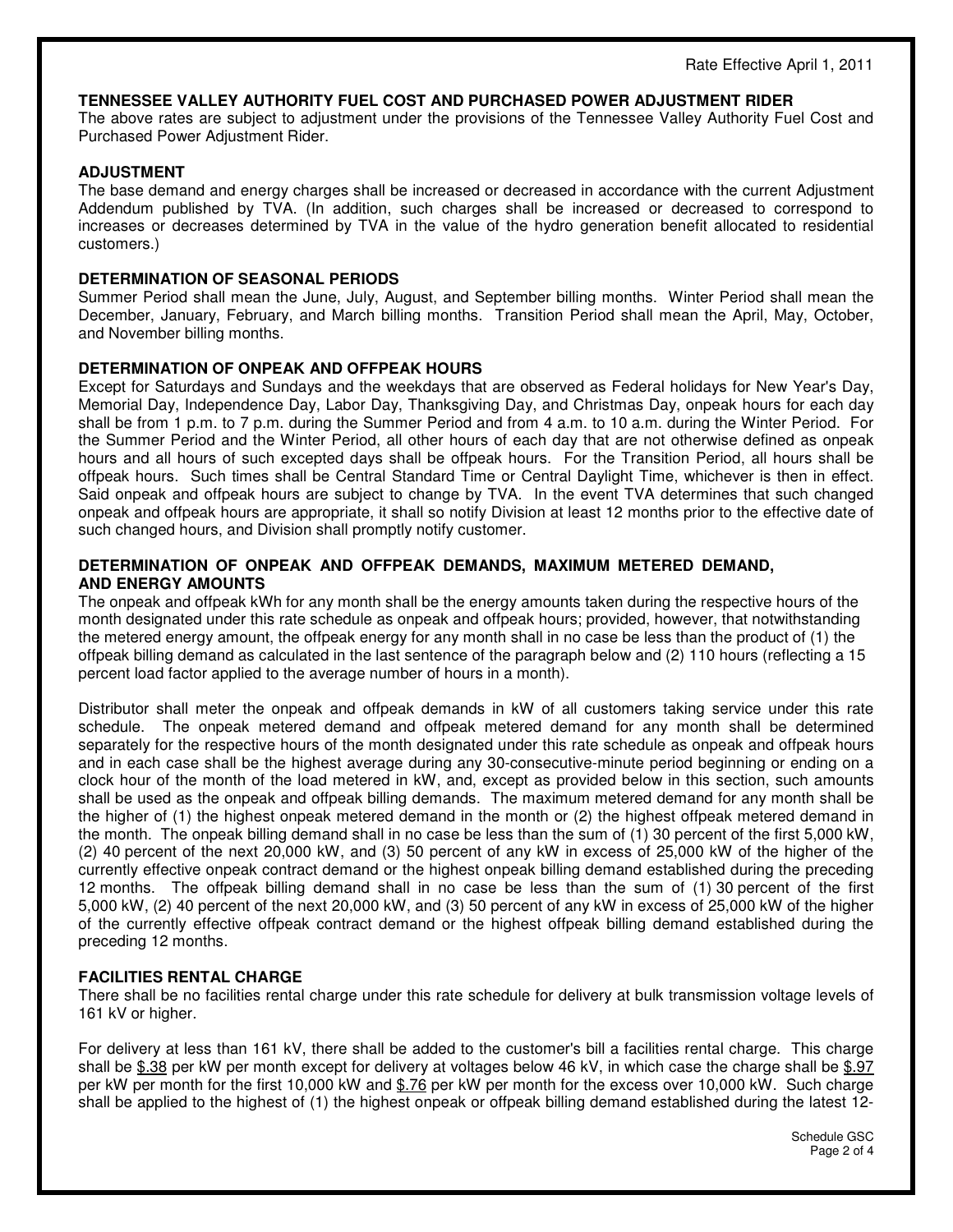consecutive-month period, (2) the customer's currently effective onpeak contract demand, or (3) the customer's currently effective offpeak contract demand and shall be in addition to all other charges under this rate schedule, including minimum bill charges.

## **REACTIVE DEMAND CHARGES**

If the reactive demand (in kVAR) is lagging during the 30-consecutive-minute period beginning or ending on a clock hour of the month in which the customer's highest metered demand occurs, there shall be added to the customer's bill a reactive charge of \$1.45 per kVAR of the amount, if any, by which the reactive demand exceeds 33 percent of such metered demand. If the reactive demand (in kVAR) is leading during the 30 consecutive minute period beginning or ending on a clock hour of the month in which the customer's lowest metered demand (excluding any metered demands which are less than 25 percent of the highest metered demand) occurs, there shall be added to the customer's bill a reactive charge of \$1.14 per kVAR of the amount of reactive demand. Such charges shall be in addition to all other charges under this rate schedule, including minimum bill charges.

### **MINIMUM MONTHLY BILL**

The monthly bill under this rate schedule, excluding any facilities rental charges and any reactive charges, shall not be less than the sum of (1) the base customer charge, (2) the portion of the base demand charge, as adjusted, (but excluding the additional portion thereof applicable to excess of billing demand over contract demand) applicable to onpeak billing demand applied to the customer's onpeak billing demand, (3) the portion of the base demand charge, as adjusted, (but excluding the additional portion thereof applicable to excess of billing demand over contract demand) applicable to any excess of offpeak over onpeak billing demand applied to the amount, if any, by which the customer's offpeak billing demand exceeds its onpeak billing demand, (4) the base onpeak energy charge, as adjusted, applied to the customer's onpeak energy takings, and (5) the base offpeak energy charge, as adjusted, applied to the higher of customer's actual offpeak energy takings or the minimum offpeak energy takings amount provided for in the first paragraph of the section of this rate schedule entitled "Determination of Onpeak and Offpeak Demands, Maximum Metered Demand, and Energy Amounts".

Division may require minimum bills higher than those stated above.

## **CONTRACT REQUIREMENT**

Division shall require contracts for all service provided under this rate schedule. The contract shall be for an initial term of at least 5 years and any renewals or extensions of the initial contract shall be for a term of at least 5 years; after 10 years of service, any such contract for the renewal or extension of service may provide for termination upon not less than 16 months' notice. The customer shall contract for its maximum requirements, which shall not exceed the amount of power capable of being used by customer, and Division shall not be obligated to supply power in greater amount at any time than the customer's currently effective onpeak or offpeak contract demand. If the customer uses any power other than that supplied by Division under this rate schedule, the contract may include other special provisions. The rate schedule in any power contract shall be subject to adjustment, modification, change, or replacement from time to time as provided under the power contract between Division and TVA.

### **PAYMENT**

Above rates and charges are net. In the event that any bill is not paid on or before the delinquent date shown on bill, there shall be added to the bill an amount equal to 5 percent on the first \$250.00 of the bill plus one percent on any portion of the bill exceeding \$250.00; to any amount remaining unpaid 30 days after the delinquent date of the bill, there shall be added a penalty of one percent, and an additional one percent shall be added at the end of each successive 30-day period until the amount is paid in full.